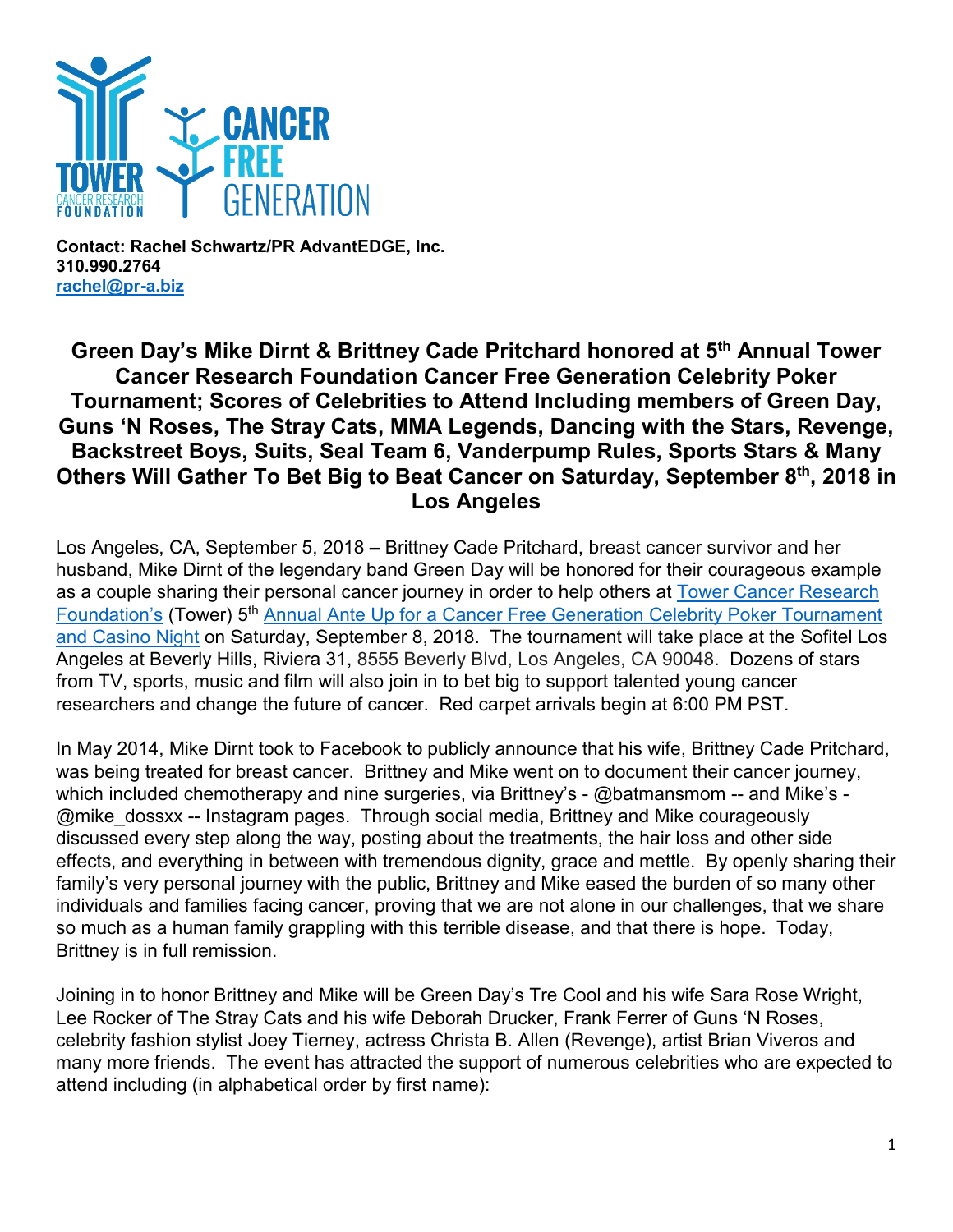AJ Buckley (CSI: NY, Seal Team 6); AJ Mclean (Backstreet Boys); Alan Bersten (Dancing with the Stars); Arianne Zucker (Days of Our Lives); Beau Casper Smart (Dirty Dancing, The Perfect Match); Billy Burke (Twilight); Camryn Manheim (The Practice); Cheick Kongo (MMA Fighter); Chuck Liddell (UFC Champion); David Alan Grier (Comedian, The Carmichael Show, In Living Color); Danny Zuker (Writer - Modern Family); Dule Hill (Suits); Elex Michaelson (Anchor, Good Day, L.A. on Fox 11); Eric Nenninger (One Day at a Time) & Angel Parker (Lab Rats); Erik Michael (Otown); Gilles Marini (Sex and the City, Switched at Birth); Joanna Krupa (Supermodel, Actress); Katie Cleary (Model, Activist); Kim Glass (Former Olympian); La La Kent (Vanderpump Rules); Omar Benson Miller (Ballers); Peter MacKenzie (Blackish); Randall Emmett (Producer - 2 Guns, Lone Survivor, Silence); Sam Hunt (Unbroken: Path to Redemption); Shanna Moakler (VH1 Hollywood Exes); Shawn Christian (Days of Our Lives); Tiffany Michelle (Poker Professional, Amazing Race); Tito Ortiz (MMA/UFC Champion); Vanessa Marcil (Las Vegas).

[Cancer Free Generation](http://towercancer.org/cancer-free-generation/) (CFG) is the young leadership division of [Tower.](http://towercancer.org/) CFG seeks to identify, among their peers in the Southern California region, visionary and innovative doctors, medical professionals and researchers and enable them to [discover and implement new ideas and techniques](http://towercancer.org/research-grants-about/)  [to conquer cancer.](http://towercancer.org/research-grants-about/) Additionally, CFG's efforts support young people and their families who have been impacted by cancer, so that they may approach life with renewed strength and optimism. With this dual approach, CFG's goal is to help ensure that the next generation becomes the first cancer free generation. CFG's executive committee consists of young professionals working in a variety of fields including finance, law, real estate, entertainment, and medicine. [Many members of CFG's](http://towercancer.org/bio-kelly-prather/) leadership are, themselves, [young cancer survivors.](https://www.towercancer.org/bio-suzanne-asherson/) Their common vision is the desire to build a more inspired community via connecting interesting and passionate young people who make a difference in the world and who want to change the future of cancer.

Many generous sponsors are supporting the tournament this year, including Oakland Coffee; Emmett Furla Films; Herzog, Yuhas, Ehrlich & Ardell; Cathy Titus Realty; FusionStorm; Skadden and Skydance Media. Among the top prizes are: Private poker lessons with Poker Legend Daniel Negreanu with a stay in the Palms Casino Resort fantasy penthouse suite in Las Vegas; A Five-Night Stay at the Ritz Carlton Waikiki; and A Three-Night Stay at the Hilton Los Cabos.

Tickets may be purchased at [www.towercancer.org](http://www.towercancer.org/) or by calling 310.299.8477.

**MEDIA CREDENTIALING**: ALL MEDIA MUST BE PRE-REGISTERED AND APPROVED FOR A CREDENTIAL. Media RSVP and Talent Inquiries: [rachel@pr-a.biz](mailto:rachel@pr-a.biz)

**ABOUT TOWER CANCER RESEARCH FOUNDATION:** Tower has been the Southern California cancer patient's greatest ally since 1996. Tower provides grants for innovative research, caring patient support and [community education](http://towercancer.org/community-partnerships/) to promote more effective treatments for cancer. As a leading independent, donor-directed community cancer research foundation, Tower is focused on funding Southern California initiatives with a global impact. Over the course of the last twenty years, Tower has raised well over \$30 million -- resources that have funded [specific groundbreaking](http://towercancer.org/research-grants/)  [research](http://towercancer.org/research-grants/) and [patient support programs](http://towercancer.org/lacansurvive/) that are professionally vetted by committees comprised of local scientific and community leaders. In the last two decades, Tower has participated in over 200 clinical trials with thousands of patients and awarded almost \$10 million in the last decade alone to dozens of physician scientists pursuing novel hypotheses, including over \$3 million to talented young researchers through Career Development Grants. These young grantees often demonstrate such promising results that they later obtain large grants from other foundations and research institutions.